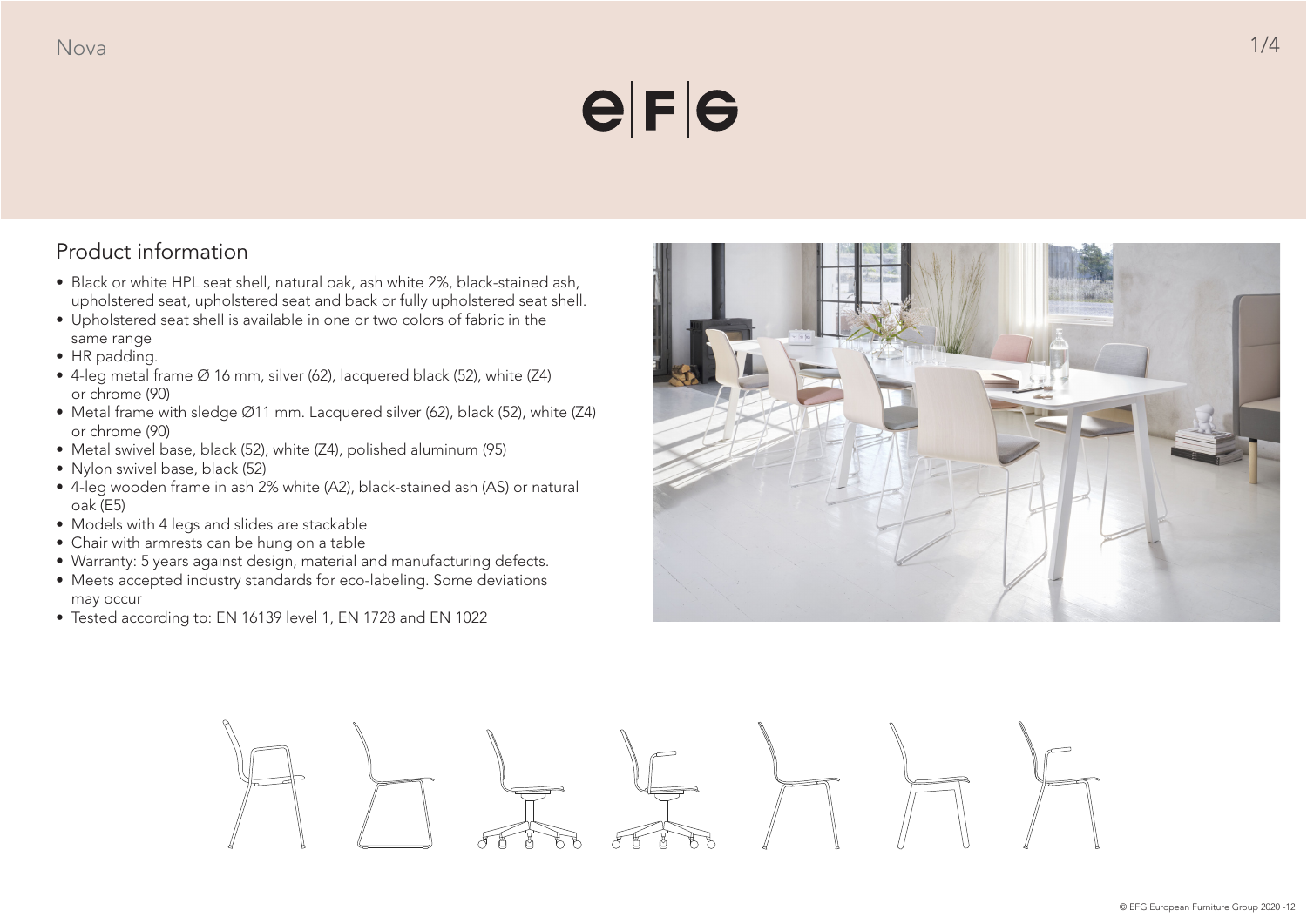## $e|F|e$

#### Dimensions - Nova normal back

| Article  | Total width | Total depth | Total height | Seat height | Total height armrest | Seat depth | Article  | Total width | Total depth | Total height | Seat height | Total height armrest | Seat depth |
|----------|-------------|-------------|--------------|-------------|----------------------|------------|----------|-------------|-------------|--------------|-------------|----------------------|------------|
| NOVA400  | 510         | 515         | 785          | 450         |                      | 400        | NOVE402T | 620         | 515         | 720-850      | 380-510     | 660-780              | 400        |
| NOVA400G | 510         | 515         | 785          | 450         |                      | 400        | NOVE403  | 620         | 515         | 720-850      | 380-510     | 660-780              | 400        |
| NOVA401  | 510         | 515         | 790          | 450         |                      | 400        | NOVE403T | 620         | 515         | 720-850      | 380-510     | 660-780              | 400        |
| NOVA402  | 510         | 515         | 790          | 450         |                      | 400        | NOVE404  | 620         | 515         | 720-850      | 380-510     | 660-780              | 400        |
| NOVA403  | 510         | 515         | 790          | 450         |                      | 400        | NOVE404T | 620         | 515         | 720-850      | 380-510     | 660-780              | 400        |
| NOVA404  | 510         | 515         | 790          | 450         |                      | 400        | NOVF400  | 620         | 515         | 720-850      | 380-510     |                      | 400        |
| NOVB400  | 510         | 515         | 785          | 450         |                      | 400        | NOVF400T | 620         | 515         | 710-840      | 370-500     |                      | 400        |
| NOVB400G | 510         | 515         | 785          | 450         |                      | 400        | NOVF401  | 620         | 515         | 720-850      | 380-510     |                      | 400        |
| NOVB401  | 510         | 515         | 790          | 450         |                      | 400        | NOVF401T | 620         | 515         | 710-840      | 370-500     |                      | 400        |
| NOVB402  | 510         | 515         | 790          | 450         |                      | 400        | NOVF402  | 620         | 515         | 720-850      | 380-510     |                      | 400        |
| NOVB403  | 510         | 515         | 790          | 450         |                      | 400        | NOVF402T | 620         | 515         | 710-840      | 370-500     |                      | 400        |
| NOVB404  | 510         | 515         | 790          | 450         |                      | 400        | NOVF403  | 620         | 515         | 720-850      | 380-510     |                      | 400        |
| NOVC400  | 510         | 515         | 785          | 450         | 660                  | 400        | NOVF403T | 620         | 515         | 710-840      | 370-500     |                      | 400        |
| NOVC401  | 510         | 515         | 790          | 450         | 660                  | 400        | NOVF404  | 620         | 515         | 720-850      | 380-510     |                      | 400        |
| NOVC402  | 510         | 515         | 790          | 450         | 660                  | 400        | NOVF404T | 620         | 515         | 710-840      | 370-500     |                      | 400        |
| NOVC403  | 510         | 515         | 790          | 450         | 660                  | 400        | NOVG400  | 620         | 515         | 710-840      | 370-500     | 650-770              | 400        |
| NOVC404  | 510         | 515         | 790          | 450         | 660                  | 400        | NOVG400T | 620         | 515         | 710-840      | 370-500     | 650-770              | 400        |
| NOVD400  | 510         | 515         | 785          | 450         | 660                  | 400        | NOVG401  | 620         | 515         | 710-840      | 370-500     | 650-770              | 400        |
| NOVD401  | 510         | 515         | 790          | 450         | 660                  | 400        | NOVG401T | 620         | 515         | 710-840      | 370-500     | 650-770              | 400        |
| NOVD402  | 510         | 515         | 790          | 450         | 660                  | 400        | NOVG402  | 620         | 515         | 710-840      | 370-500     | 650-770              | 400        |
| NOVD403  | 510         | 515         | 790          | 450         | 660                  | 400        | NOVG402T | 620         | 515         | 710-840      | 370-500     | 650-770              | 400        |
| NOVD404  | 510         | 515         | 790          | 450         | 660                  | 400        | NOVG403  | 620         | 515         | 710-840      | 370-500     | 650-770              | 400        |
| NOVE400  | 620         | 515         | 720-850      | 380-510     | 660-780              | 400        | NOVG403T | 620         | 515         | 710-840      | 370-500     | 650-770              | 400        |
| NOVE400T | 620         | 515         | 720-850      | 380-510     | 660-780              | 400        | NOVG404  | 620         | 515         | 710-840      | 370-500     | 650-770              | 400        |
| NOVE401  | 620         | 515         | 720-850      | 380-510     | 660-780              | 400        | NOVG404T | 620         | 515         | 710-840      | 370-500     | 650-770              | 400        |
| NOVE401T | 620         | 515         | 720-850      | 380-510     | 660-780              | 400        | NOVH400  | 510         | 515         | 790          | 450         |                      | 400        |
| NOVE402  | 620         | 515         | 720-850      | 380-510     | 660-780              | 400        | NOVH401  | 510         | 515         | 790          | 450         |                      | 400        |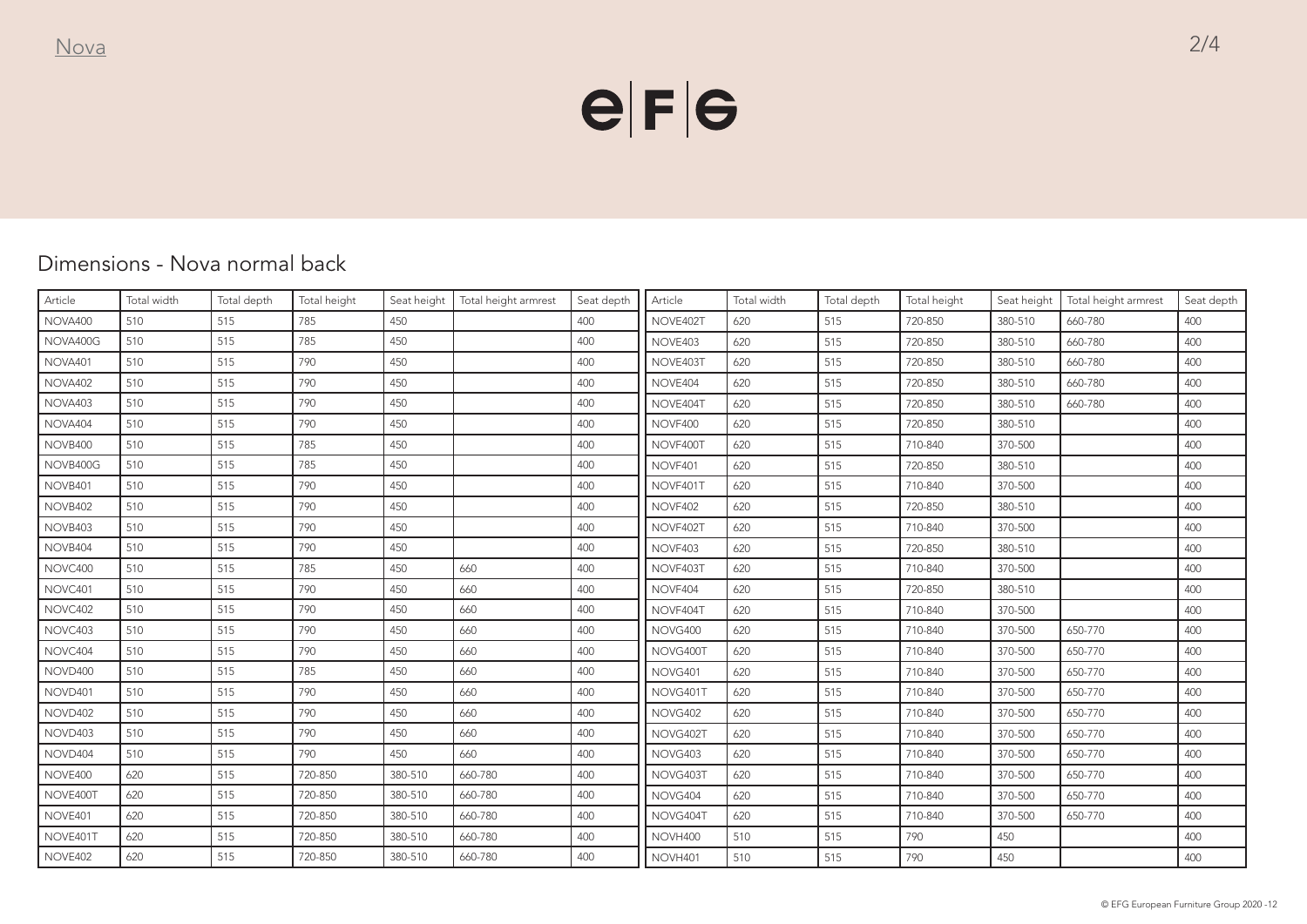## $e|F|e$

| Article        | Total width | Total depth | Total height | Seat height | Total height armrest | Seat depth |
|----------------|-------------|-------------|--------------|-------------|----------------------|------------|
| NOVH402        | 510         | 515         | 790          | 450         |                      | 400        |
| NOVH403        | 510         | 515         | 790          | 450         |                      | 400        |
| NOVH404        | 510         | 515         | 790          | 450         |                      | 400        |
| <b>NOVR400</b> | 620         | 515         | 720-850      | 380-510     | 660-780              | 400        |
| NOVR400T       | 620         | 515         | 720-850      | 380-510     | 660-780              | 400        |
| NOVR401        | 620         | 515         | 720-850      | 380-510     | 660-780              | 400        |
| NOVR401T       | 620         | 515         | 720-850      | 380-510     | 660-780              | 400        |
| NOVR402        | 620         | 515         | 720-850      | 380-510     | 660-780              | 400        |
| NOVR402T       | 620         | 515         | 720-850      | 380-510     | 660-780              | 400        |
| NOVR403        | 620         | 515         | 720-850      | 380-510     | 660-780              | 400        |
| NOVR403T       | 620         | 515         | 720-850      | 380-510     | 660-780              | 400        |
| NOVR404        | 620         | 515         | 720-850      | 380-510     | 660-780              | 400        |
| NOVR404T       | 620         | 515         | 720-850      | 380-510     | 660-780              | 400        |

Dimemsions - Nova high back

| Article  | Total width | Total depth | Total height | Seat height | Total height armrest | Seat depth |
|----------|-------------|-------------|--------------|-------------|----------------------|------------|
| LNOVA400 | 510         | 515         | 830          | 450         |                      | 400        |
| LNOVA401 | 510         | 515         | 830          | 450         |                      | 400        |
| LNOVA402 | 510         | 515         | 830          | 450         |                      | 400        |
| LNOVA403 | 510         | 515         | 830          | 450         |                      | 400        |
| LNOVA404 | 510         | 515         | 830          | 450         |                      | 400        |
| LNOVB400 | 510         | 515         | 830          | 450         |                      | 400        |
| LNOVB401 | 510         | 515         | 830          | 450         |                      | 400        |
| LNOVB402 | 510         | 515         | 830          | 450         |                      | 400        |
| LNOVB403 | 510         | 515         | 830          | 450         |                      | 400        |

| Article   | Total width | Total depth | Total height | Seat height | Total height armrest | Seat depth |
|-----------|-------------|-------------|--------------|-------------|----------------------|------------|
| LNOVB404  | 510         | 515         | 830          | 450         |                      | 400        |
| LNOVC400  | 510         | 515         | 830          | 450         | 660                  | 400        |
| LNOVC401  | 510         | 515         | 830          | 450         | 660                  | 400        |
| LNOVC402  | 510         | 515         | 830          | 450         | 660                  | 400        |
| LNOVC403  | 510         | 515         | 830          | 450         | 660                  | 400        |
| LNOVC404  | 510         | 515         | 830          | 450         | 660                  | 400        |
| LNOVD400  | 510         | 515         | 830          | 450         | 660                  | 400        |
| LNOVD401  | 510         | 515         | 830          | 450         | 660                  | 400        |
| LNOVD402  | 510         | 515         | 830          | 450         | 660                  | 400        |
| LNOVD403  | 510         | 515         | 830          | 450         | 660                  | 400        |
| LNOVD404  | 510         | 515         | 830          | 450         | 660                  | 400        |
| LNOVE400  | 620         | 515         | 760-910      | 380-510     |                      | 400        |
| LNOVE400T | 620         | 515         | 760-910      | 380-510     |                      | 400        |
| LNOVE401  | 620         | 515         | 760-910      | 380-510     |                      | 400        |
| LNOVE401T | 620         | 515         | 760-910      | 380-510     |                      | 400        |
| LNOVE402  | 620         | 515         | 760-910      | 380-510     |                      | 400        |
| LNOVE402T | 620         | 515         | 760-910      | 380-510     |                      | 400        |
| LNOVE403  | 620         | 515         | 760-910      | 380-510     |                      | 400        |
| LNOVE403T | 620         | 515         | 760-910      | 380-510     |                      | 400        |
| LNOVE404  | 620         | 515         | 760-910      | 380-510     |                      | 400        |
| LNOVE404T | 620         | 515         | 760-910      | 380-510     |                      | 400        |
| LNOVF400  | 620         | 515         | 750-900      | 370-500     |                      | 400        |
| LNOVF400T | 620         | 515         | 750-900      | 370-500     |                      | 400        |
| LNOVF401  | 620         | 515         | 750-900      | 370-500     |                      | 400        |
| LNOVF401T | 620         | 515         | 750-900      | 370-500     |                      | 400        |
| LNOVF402  | 620         | 515         | 750-900      | 370-500     |                      | 400        |
| LNOVF402T | 620         | 515         | 750-900      | 370-500     |                      | 400        |